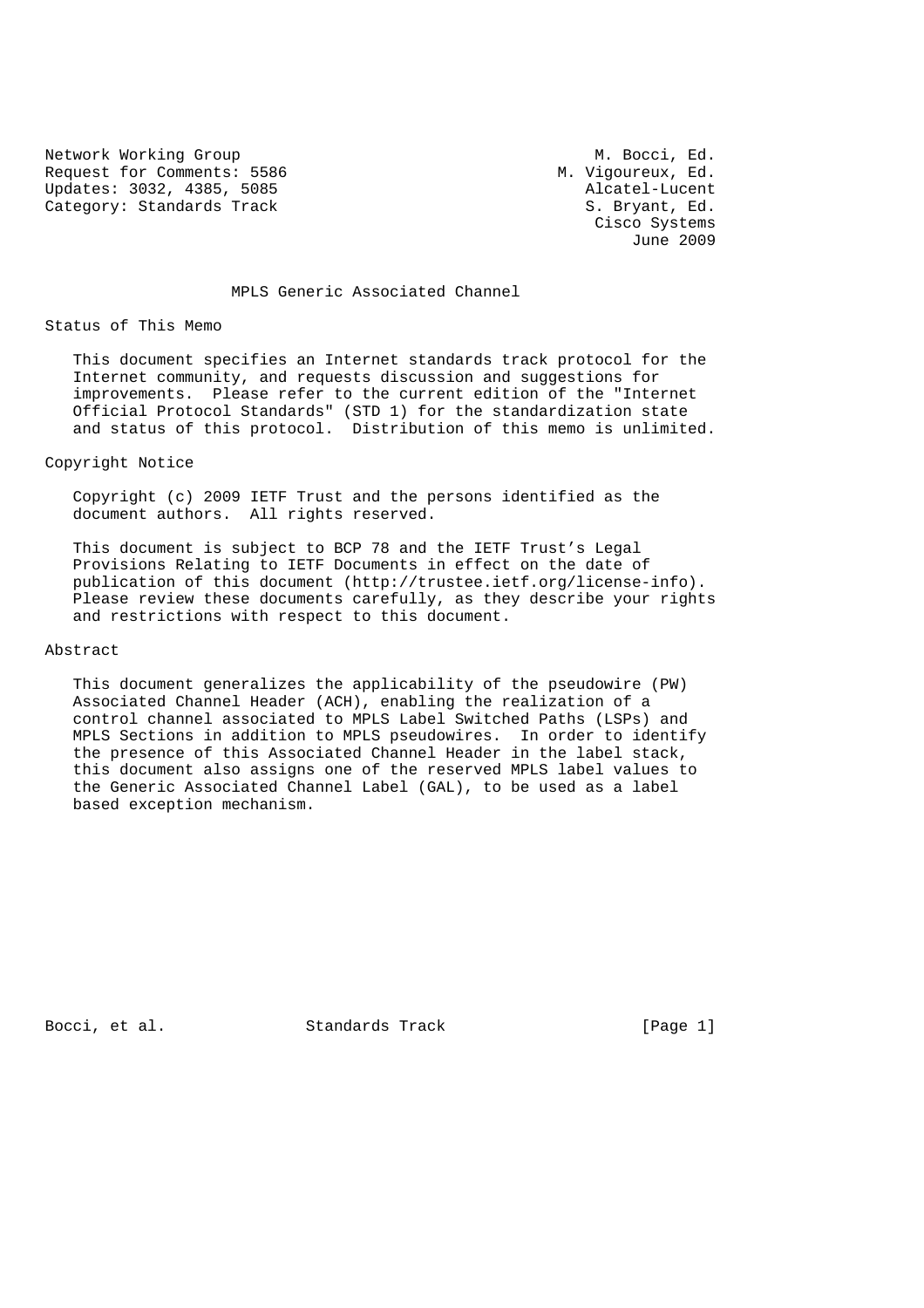# Table of Contents

| $\mathbf{1}$ |                                                             | $\mathcal{E}$  |
|--------------|-------------------------------------------------------------|----------------|
| 1.1.         |                                                             | $\overline{4}$ |
| 1.2.         |                                                             | $\overline{4}$ |
|              | 1.3. Requirements Language and Terminology                  | 5              |
|              | 2. Generic Associated Channel Header                        | 5              |
| 2.1.         |                                                             | 6              |
|              | 2.2. Allocation of Channel Types                            | 6              |
|              |                                                             | 7              |
|              | 3.1. ACH TLV Payload Structure                              | -7             |
|              |                                                             | 8              |
|              |                                                             |                |
|              | 4. Generalized Exception Mechanism 9                        |                |
|              | 4.1. Relationship with Existing MPLS OAM Alert Mechanisms 9 |                |
|              | 4.2. GAL Applicability and Usage  10                        |                |
|              |                                                             |                |
|              | 4.3. Relationship with RFC 3429 13                          |                |
| 5.           |                                                             |                |
| б.           | Congestion Considerations 15                                |                |
| 7.           | Major Contributing Authors 15                               |                |
| 8.           |                                                             |                |
| 9.           | Security Considerations 15                                  |                |
| 10.          |                                                             |                |
|              |                                                             |                |
|              | 11.1. Normative References 17                               |                |
|              | 11.2. Informative References 18                             |                |
|              |                                                             |                |

Bocci, et al. Standards Track [Page 2]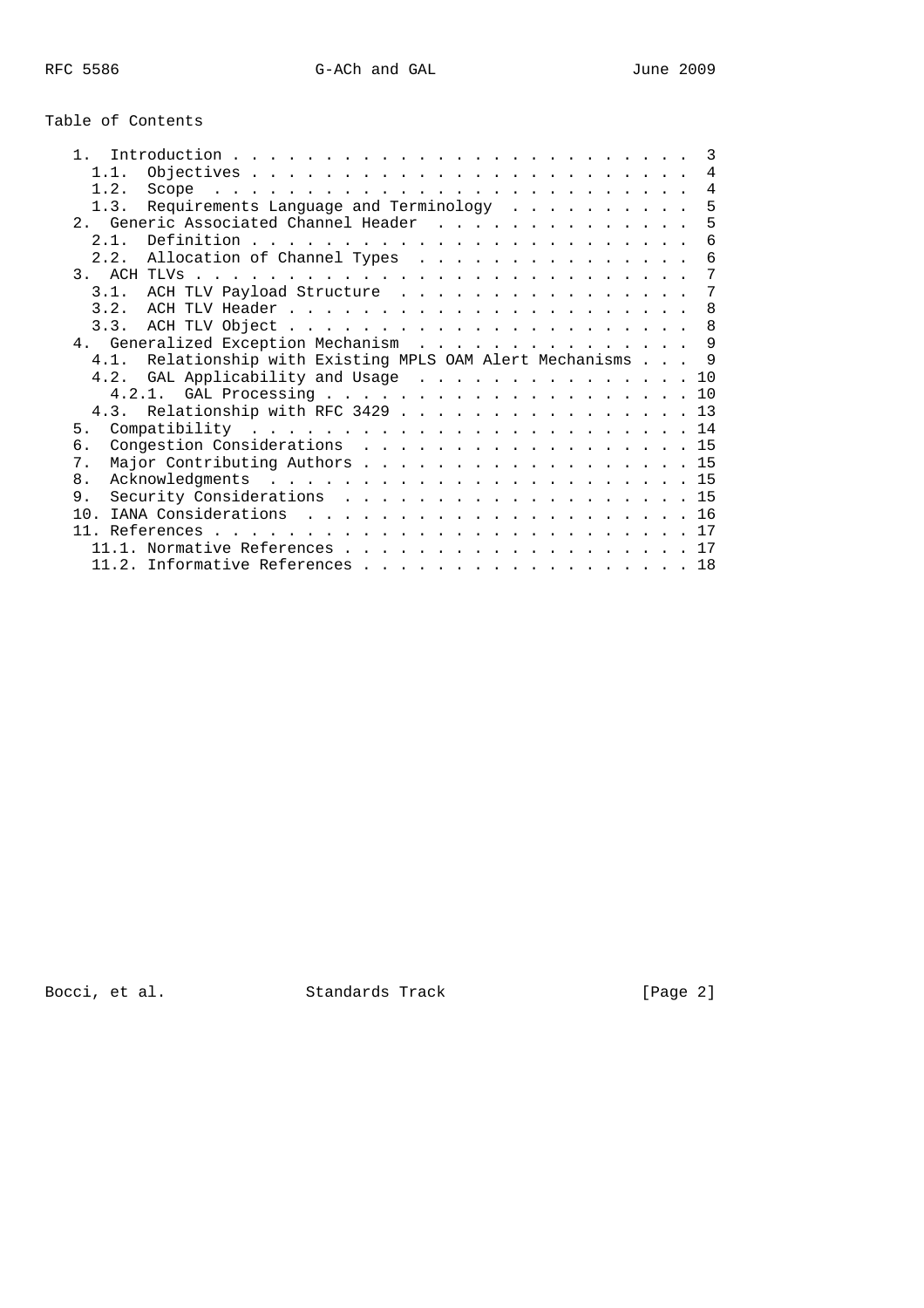## 1. Introduction

 There is a need for Operations, Administration, and Maintenance (OAM) mechanisms that can be used for fault detection, diagnostics, maintenance, and other functions on a pseudowire (PW) and a Label Switched Path (LSP). These functions can be used between any two Label Edge Routers (LERs)/Label Switching Router (LSRs) or Terminating Provider Edge routers (T-PEs)/Switching Provider Edge routers (S-PEs) along the path of an LSP or PW, respectively [MPLS-TP]. Some of these functions can be supported using existing tools such as Virtual Circuit Connectivity Verification (VCCV) [RFC5085], Bidirectional Forwarding Detection for MPLS LSPs (BFD- MPLS) [BFD-MPLS], LSP-Ping [RFC4379], or BFD-VCCV [BFD-VCCV]. However, a requirement has been indicated to augment this set of maintenance functions, in particular when MPLS networks are used for packet transport services and transport network operations [OAM-REQ]. Examples of these functions include performance monitoring, automatic protection switching, and support for management and signaling communication channels. These tools MUST be applicable to, and function in essentially the same manner (from an operational point of view) on MPLS PWs, MPLS LSPs, and MPLS Sections. They MUST also operate in-band on the PW or LSP such that they do not depend on Packet Switched Network (PSN) routing or on user traffic, and MUST NOT depend on dynamic control plane functions.

 VCCV [RFC5085] can use an Associated Channel Header (ACH) to provide a PW associated control channel between a PW's endpoints, over which OAM and other control messages can be exchanged. This document generalizes the applicability of the ACH to enable the same associated control channel mechanism to be used for Sections, LSPs, and PWs. The associated control channel thus generalized is known as the Generic Associated Channel (G-ACh). The ACH, specified in RFC 4385 [RFC4385], may be used with additional code points to support additional MPLS maintenance functions on the G-ACh.

 Generalizing the applicability of the ACH to LSPs and Sections also requires a method to identify that a packet contains an ACH followed by a non-service payload. Therefore, this document also defines a label-based exception mechanism that serves to inform an LSR (or LER) that a packet it receives on an LSP or Section belongs to an associated control channel. The label used for that purpose is one of the MPLS reserved labels and is referred to as the GAL (G-ACh Label). The GAL mechanism is defined to work together with the ACH for LSPs and MPLS Sections.

 RFC 4379 [RFC4379] and BFD-MPLS [BFD-MPLS] define alert mechanisms that enable an MPLS LSR to identify and process MPLS OAM packets when these are encapsulated in an IP header. These alert mechanisms are

Bocci, et al. Standards Track [Page 3]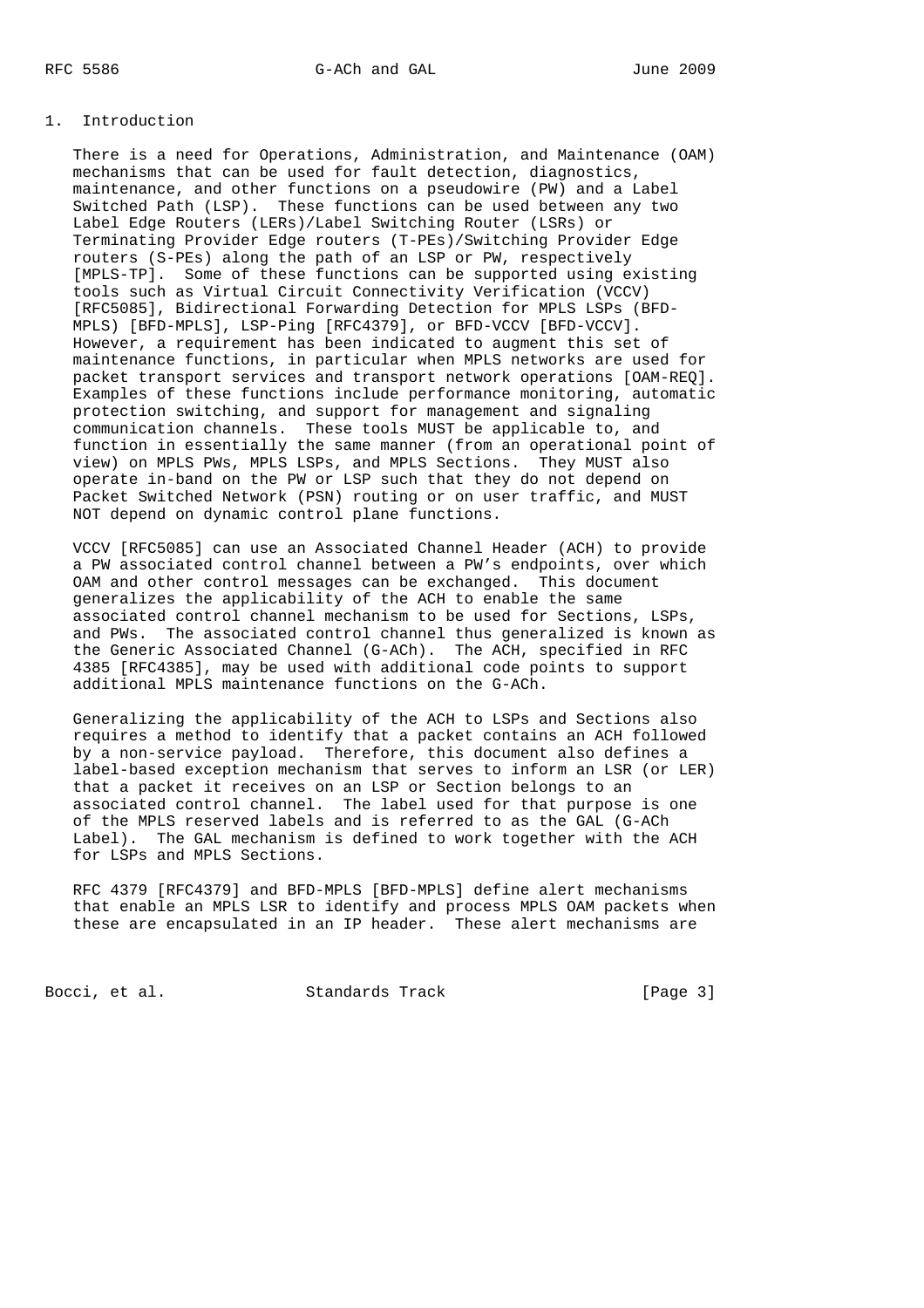based, for example, on Time To Live (TTL) expiration and/or on the use of an IP destination address in the range of 127.0.0.0/8 or 0:0: 0:0:0:FFFF:127.0.0.0/104 for IPv4 and IPv6, respectively. These mechanisms are the default mechanisms for identifying MPLS OAM packets when encapsulated in an IP header. However, it may not always be possible to use these mechanisms in some MPLS applications, e.g., MPLS Transport Profile (MPLS-TP) [MPLS-TP], particularly when IP-based demultiplexing cannot be used. This document defines a mechanism that is RECOMMENDED for identifying and encapsulating MPLS OAM and other maintenance messages when IP based mechanisms such as those used in [RFC4379] and [BFD-MPLS] are not available. Yet, this mechanism MAY be used in addition to IP-based mechanisms.

 Note that, in this document, maintenance functions and packets should be understood in the broad sense. That is, a set of maintenance and management mechanisms that include OAM, Automatic Protection Switching (APS), Signaling Communication Channel (SCC), and Management Communication Channel (MCC) messages.

 Also note that the GAL and ACH are applicable to MPLS and PWs in general. This document specifies general mechanism and uses MPLS-TP as an example application. The application of the GAL and ACH to other specific MPLS uses is outside the scope of this document.

#### 1.1. Objectives

 This document defines a mechanism that provides a solution to the extended maintenance needs of emerging applications for MPLS. It creates a generic control channel mechanism that may be applied to MPLS LSPs and Sections, while maintaining compatibility with the PW associated channel. It also normalizes the use of the ACH for PWs in a transport context, and defines a label-based exception mechanism to alert LERs/LSRs of the presence of an ACH after the bottom of the label stack.

# 1.2. Scope

 This document defines the encapsulation header for Section, LSP, and PW associated control channel messages.

 This document does not define how associated control channel capabilities are signaled or negotiated between LERs/LSRs or between PEs, nor does it define the operation of various OAM functions.

This document does not deprecate existing MPLS and PW OAM mechanisms.

Bocci, et al. Standards Track [Page 4]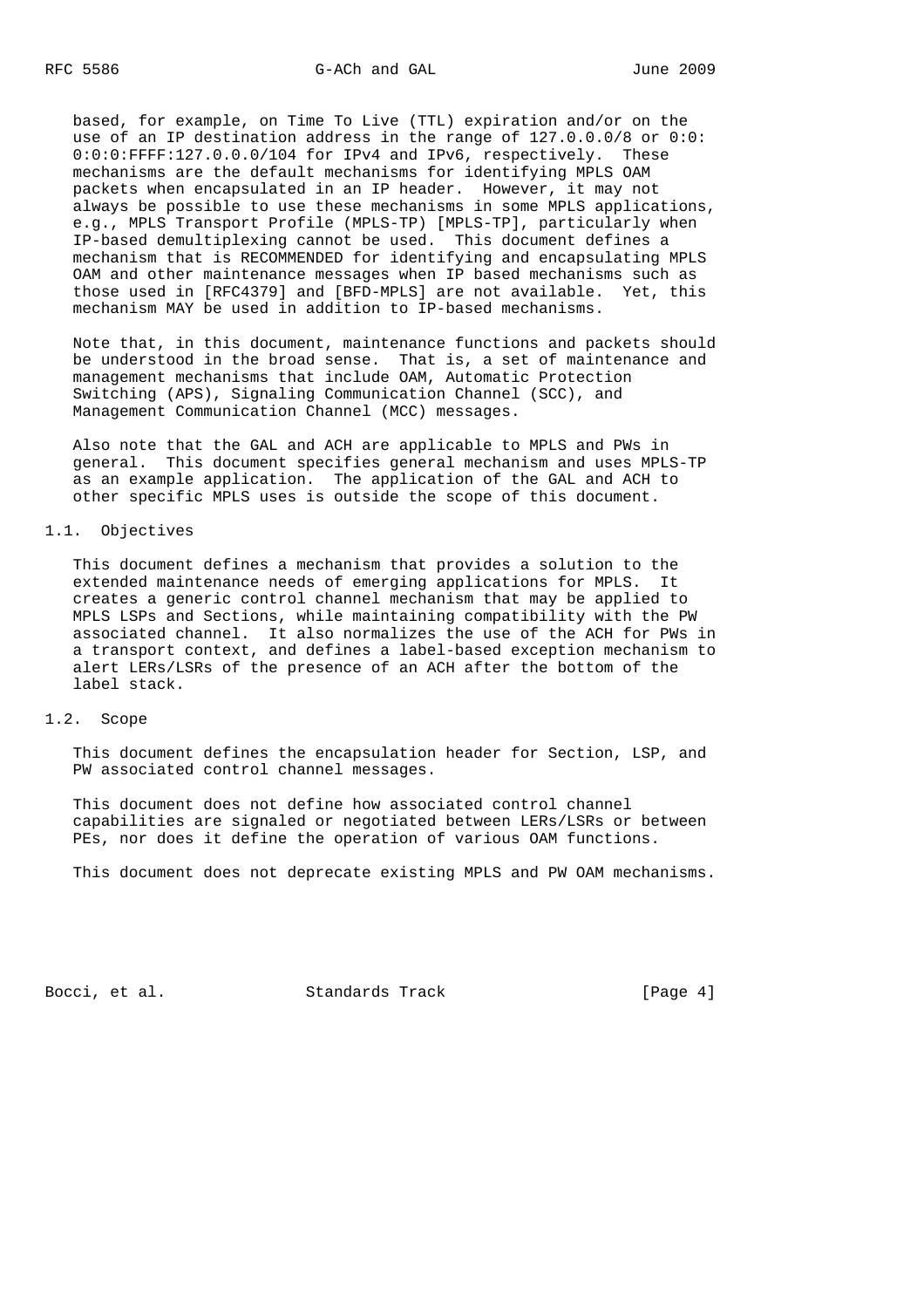1.3. Requirements Language and Terminology

 The key words "MUST", "MUST NOT", "REQUIRED", "SHALL", "SHALL NOT", "SHOULD", "SHOULD NOT", "RECOMMENDED", "MAY", and "OPTIONAL" in this document are to be interpreted as described in RFC 2119 [RFC2119].

This document uses the following additional terminology:

ACH: Associated Channel Header

G-ACh: Generic Associated Channel

GAL: G-ACh Label

 G-ACh packet: Any packet containing a message belonging to a protocol that is carried on a PW, LSP, or MPLS Section associated control channel. Examples include maintenance protocols such as OAM functions, signaling communications, or management communications.

 The terms "Section" and "Concatenated Segment" are defined in [TP-REQ] as follows (note that the terms "Section" and "Section Layer Network" are synonymous):

 Section Layer Network: A section layer is a server layer (which may be MPLS-TP or a different technology) that provides for the transfer of the section layer client information between adjacent nodes in the transport path layer or transport service layer. Note that G.805 [G805] defines the section layer as one of the two layer networks in a transmission media layer network. The other layer network is the physical media layer network.

 Concatenated Segment: A serial-compound link connection as defined in [G805]. A concatenated segment is a contiguous part of an LSP or multi-segment PW that comprises a set of segments and their interconnecting nodes in sequence.

2. Generic Associated Channel Header

 VCCV [RFC5085] defines three Control Channel (CC) Types that may be used to exchange OAM messages through a PW. CC Type 1 uses an ACH and is referred to as "In-band VCCV"; CC Type 2 uses the MPLS Router Alert Label to indicate VCCV packets and is referred to as "Out-of- Band VCCV"; CC Type 3 uses the TTL to force the packet to be processed by the targeted router control plane and is referred to as "MPLS PW Label with TTL == 1".

Bocci, et al. Standards Track [Page 5]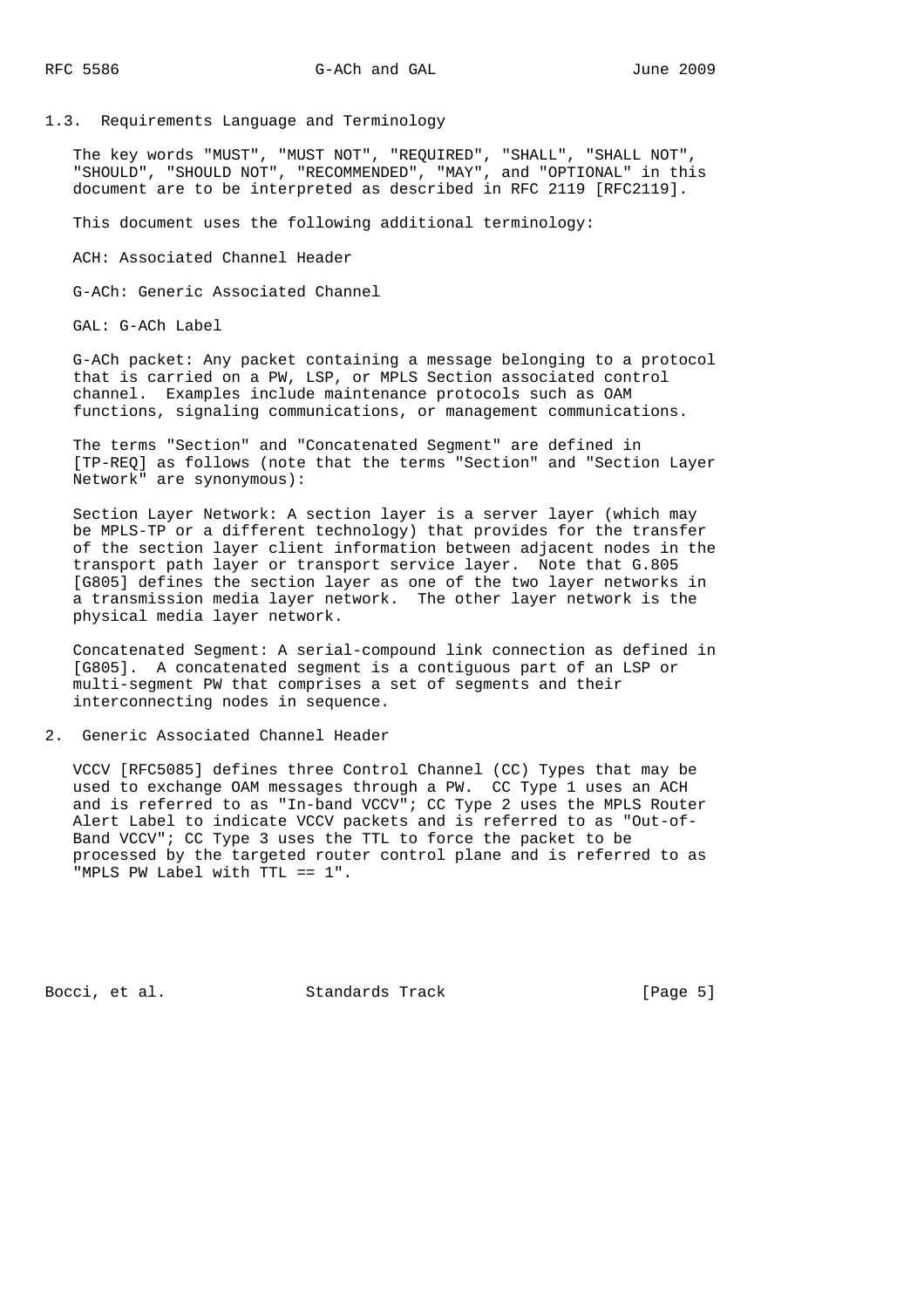# 2.1. Definition

 The use of the ACH, previously limited to PWs, is here generalized to also apply to LSPs and to Sections. Note that for PWs, the PWE3 control word [RFC4385] MUST be present in the encapsulation of user packets when the ACH is used to realize the associated control channel.

The ACH used by CC Type 1 is depicted in figure below:

|  |  |  |  |  |                              |  |  |  |  |  |              |  |  |  | 0 1 2 3 4 5 6 7 8 9 0 1 2 3 4 5 6 7 8 9 0 1 2 3 4 5 6 7 8 9 0 1 |  |
|--|--|--|--|--|------------------------------|--|--|--|--|--|--------------|--|--|--|-----------------------------------------------------------------|--|
|  |  |  |  |  |                              |  |  |  |  |  |              |  |  |  |                                                                 |  |
|  |  |  |  |  | $ 0 0 0 1 $ Version Reserved |  |  |  |  |  | Channel Type |  |  |  |                                                                 |  |
|  |  |  |  |  |                              |  |  |  |  |  |              |  |  |  |                                                                 |  |

#### Figure 1: Associated Channel Header

 In the above figure, the first nibble is set to 0001b to indicate a control channel associated with a PW, LSP, or Section. The Version field is set to 0, as specified in RFC 4385 [RFC4385]. Bits 8 to 15 of the ACH are reserved and MUST be set to 0 and ignored on reception. Bits 16 to 31 are used to encode the possible Channel Types. This 16-bit field is in network byte order.

 Note that VCCV [RFC5085] also includes mechanisms for negotiating the Control Channel and Connectivity Verification (i.e., OAM function) Types between PEs. It is anticipated that similar mechanisms will be applied to LSPs. Such application will require further specification. However, such specification is beyond the scope of this document.

The G-ACh MUST NOT be used to transport user traffic.

2.2. Allocation of Channel Types

 The Channel Type field indicates the type of message carried on the associated control channel, e.g., IPv4 or IPv6 if IP demultiplexing is used for messages sent on the associated control channel, or OAM or other maintenance function if IP demultiplexing is not used. For associated control channel packets where IP is not used as the multiplexer, the Channel Type indicates the specific protocol carried in the associated control channel.

 Values for the Channel Type field currently used for VCCV are specified elsewhere, e.g., in RFC 4446 [RFC4446] and RFC 4385 [RFC4385]. Additional Channel Type values and the associated

Bocci, et al. Standards Track [Page 6]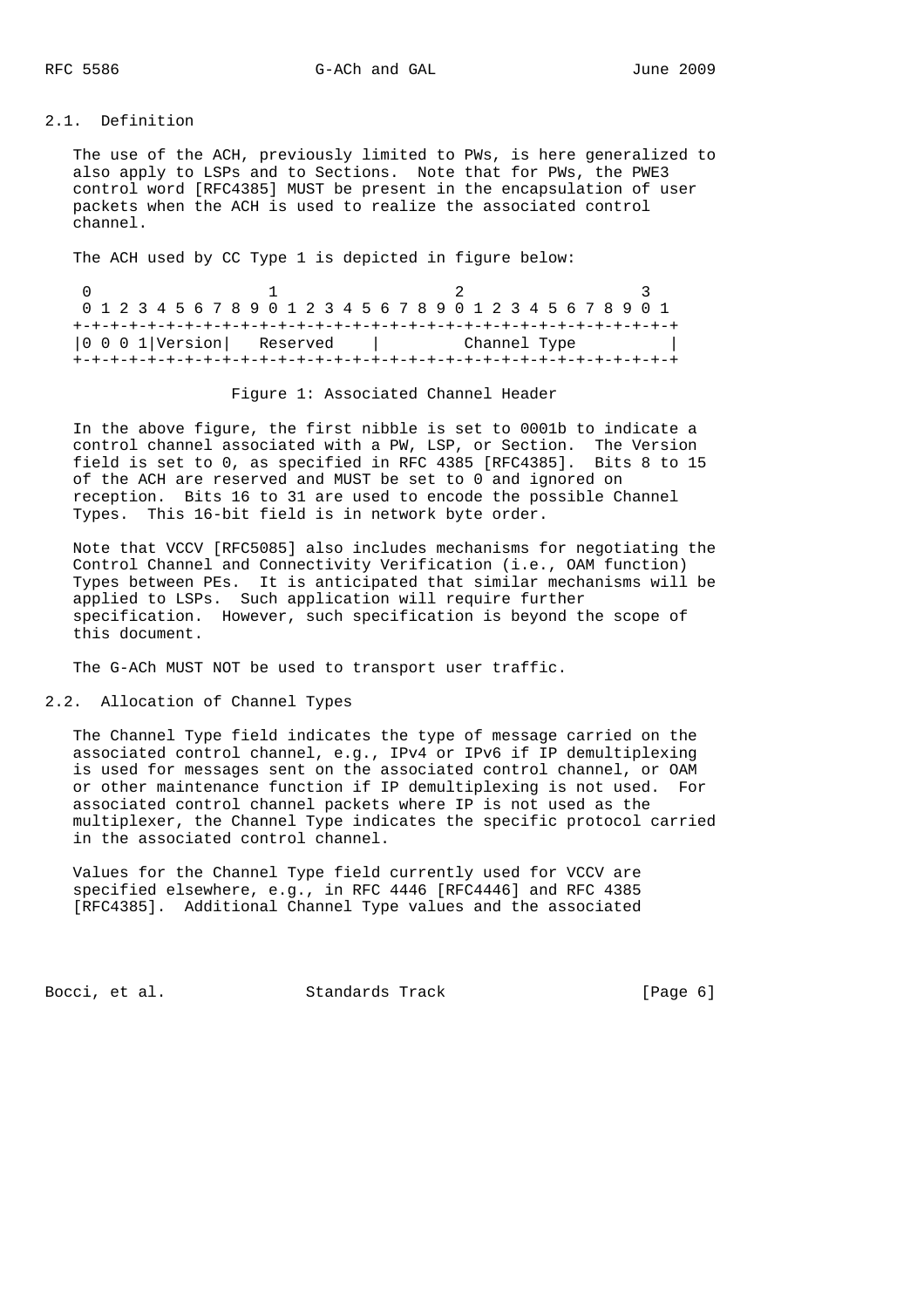maintenance functionality will be defined in other documents. Each document, specifying a protocol solution relying on the ACH, MUST also specify the applicable Channel Type field value.

 Note that these values are allocated from the PW Associated Channel Type registry [RFC4446], but this document modifies the existing policy to accommodate a level of experimentation. See Section 10 for further details.

3. ACH TLVs

 In some applications of the generalized associated control channel, it is necessary to include one or more ACH TLVs to provide additional context information to the G-ACh packet. One use of these ACH TLVs might be to identify the source and/or intended destination of the associated channel message. However, the use of this construct is not limited to providing addressing information nor is the applicability restricted to transport network applications.

 If the G-ACh message MAY be preceded by one or more ACH TLVs, then this MUST be explicitly specified in the definition of an ACH Channel Type. If the ACH Channel Type definition does state that one or more ACH TLVs MAY precede the G-ACh message, an ACH TLV Header MUST follow the ACH. If no ACH TLVs are required in a specific associated channel packet, but the Channel Type nevertheless defines that ACH TLVs MAY be used, an ACH TLV Header MUST be present but with a length field set to zero to indicate that no ACH TLV follow this header.

 If an ACH Channel Type specification does not explicitly specify that ACH TLVs MAY be used, then the ACH TLV Header MUST NOT be used.

3.1. ACH TLV Payload Structure

 This section defines and describes the structure of an ACH payload when an ACH TLV Header is present.

 The following figure (Figure 2) shows the structure of a G-ACh packet payload.

Bocci, et al. Standards Track [Page 7]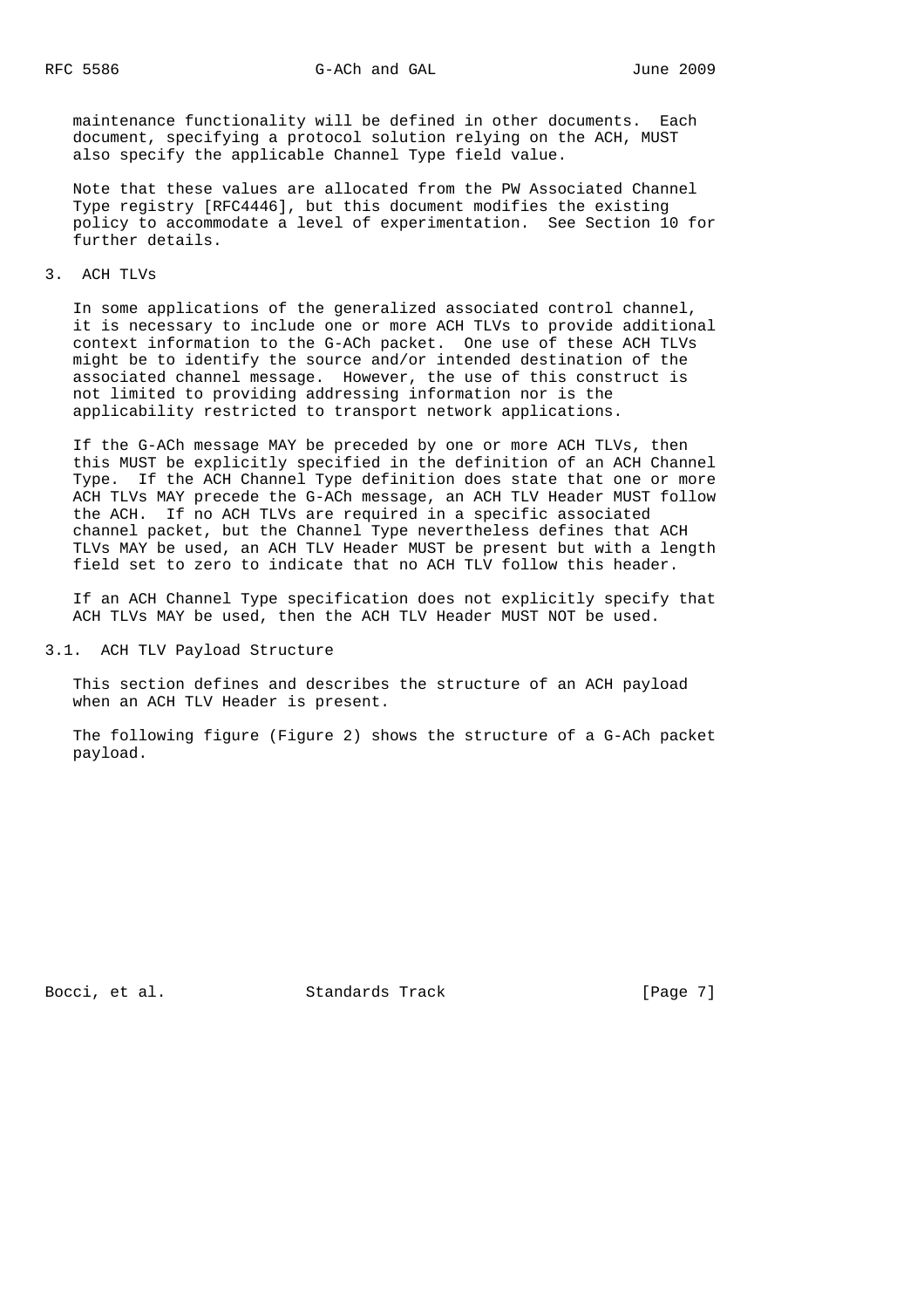

Figure 2: G-ACh Packet Payload

## 3.2. ACH TLV Header

 The ACH TLV Header defines the length of the set of ACH TLVs that follow.

|  |  |  |        |  |  |  |  |  |  |  |  |          |  |  | 0 1 2 3 4 5 6 7 8 9 0 1 2 3 4 5 6 7 8 9 0 1 2 3 4 5 6 7 8 9 0 1 |  |
|--|--|--|--------|--|--|--|--|--|--|--|--|----------|--|--|-----------------------------------------------------------------|--|
|  |  |  |        |  |  |  |  |  |  |  |  |          |  |  |                                                                 |  |
|  |  |  | Length |  |  |  |  |  |  |  |  | Reserved |  |  |                                                                 |  |
|  |  |  |        |  |  |  |  |  |  |  |  |          |  |  |                                                                 |  |

## Figure 3: ACH TLV Header

 The Length field specifies the length in octets of the complete set of TLVs including sub-TLVs that follow the ACH TLV Header. A length of zero indicates that no ACH TLV follow this header. Note that no padding is required for the set of ACH TLVs.

 The Reserved field is for future use and MUST be set to zero on transmission and ignored on reception.

## 3.3. ACH TLV Object

 ACH TLVs MAY follow an ACH TLV Header. The structure of ACH TLVs is defined and described in this section.

 An ACH TLV consists of a 16-bit Type field, followed by a 16-bit Length field that specifies the number of octets of the Value field, which follows the Length field. This 32-bit word is followed by zero or more octets of Value information. The format and semantics of the Value information are defined by the TLV Type as recorded in the TLV

Bocci, et al. Standards Track [Page 8]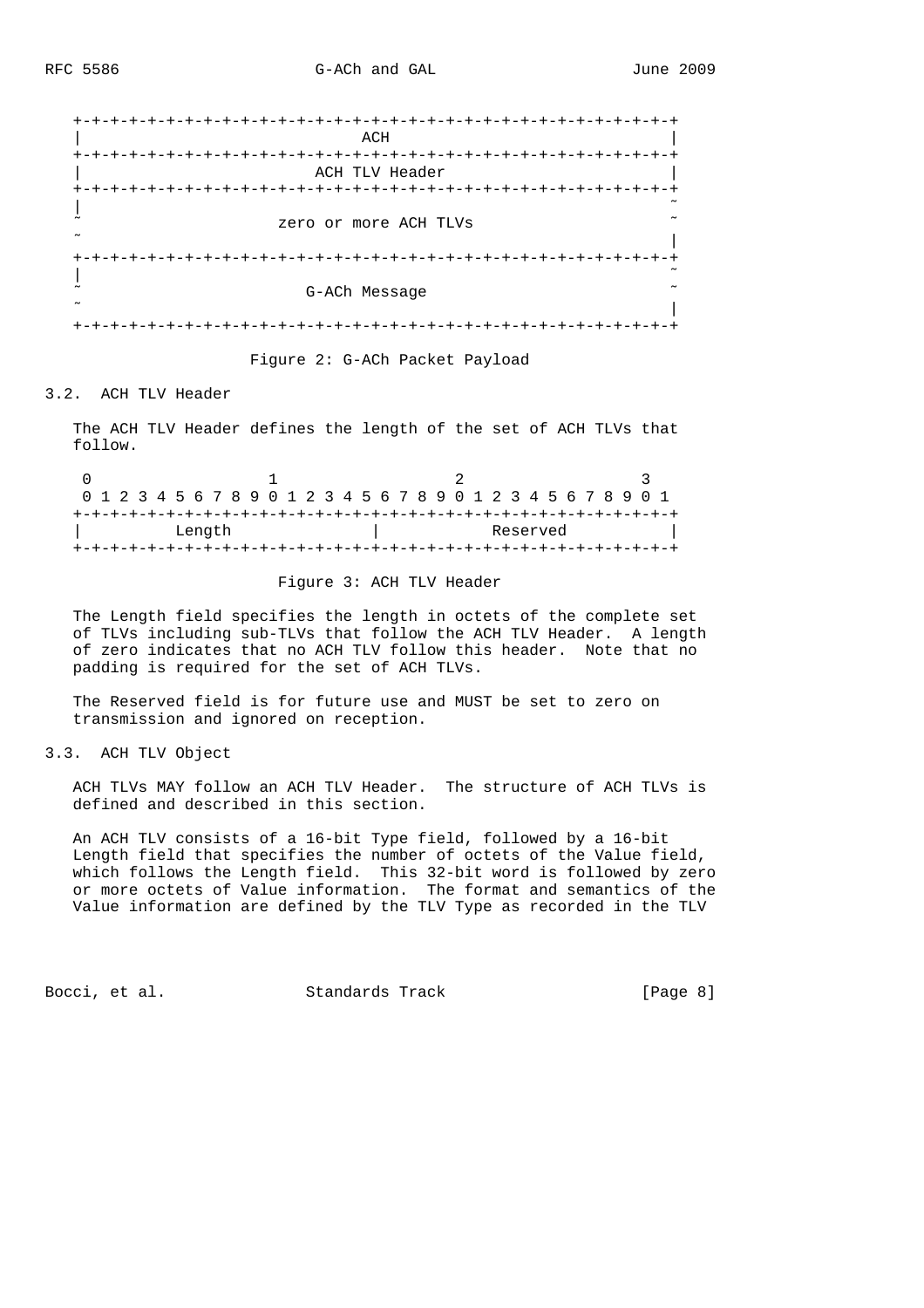Type registry. See Section 10 for further details. Note that the Value field of ACH TLVs MAY contain sub-TLVs. Note that no padding is required for individual TLVs or sub-TLVs.

0  $1$  2 3 0 1 2 3 4 5 6 7 8 9 0 1 2 3 4 5 6 7 8 9 0 1 2 3 4 5 6 7 8 9 0 1 +-+-+-+-+-+-+-+-+-+-+-+-+-+-+-+-+-+-+-+-+-+-+-+-+-+-+-+-+-+-+-+-+ TLV Type  $|$  Length +-+-+-+-+-+-+-+-+-+-+-+-+-+-+-+-+-+-+-+-+-+-+-+-+-+-+-+-+-+-+-+-+ | ˜ ˜ Value ˜ ˜ | +-+-+-+-+-+-+-+-+-+-+-+-+-+-+-+-+-+-+-+-+-+-+-+-+-+-+-+-+-+-+-+-+

Figure 4: ACH TLV Format

4. Generalized Exception Mechanism

 Generalizing the associated control channel mechanism to LSPs and Sections also requires a method to identify that a packet contains an ACH followed by a non-service payload. This document specifies that a label is used for that purpose and calls this special label the G-ACh Label (GAL). One of the reserved label values defined in RFC 3032 [RFC3032] is assigned for this purpose. IANA assigned the value 13 to the GAL.

The GAL provides an alert based exception mechanism to:

- o differentiate specific packets (i.e., G-ACh packets) from others, such as user-plane ones.
- o indicate that the ACH appears immediately after the bottom of the label stack.

The GAL MUST only be used where both these purposes apply.

#### 4.1. Relationship with Existing MPLS OAM Alert Mechanisms

 RFC 4379 [RFC4379] and BFD-MPLS [BFD-MPLS] define alert mechanisms that enable an MPLS LSR to identify and process MPLS OAM packets when these are encapsulated in an IP header. These alert mechanisms are based, for example, on Time To Live (TTL) expiration and/or on the use of an IP destination address in the range of 127.0.0.0/8 or 0:0: 0:0:0:FFFF:127.0.0.0/104 for IPv4 and IPv6, respectively.

 These mechanisms are the default mechanisms for identifying MPLS OAM packets when encapsulated in an IP header although the mechanism defined in this document MAY also be used.

Bocci, et al. Standards Track [Page 9]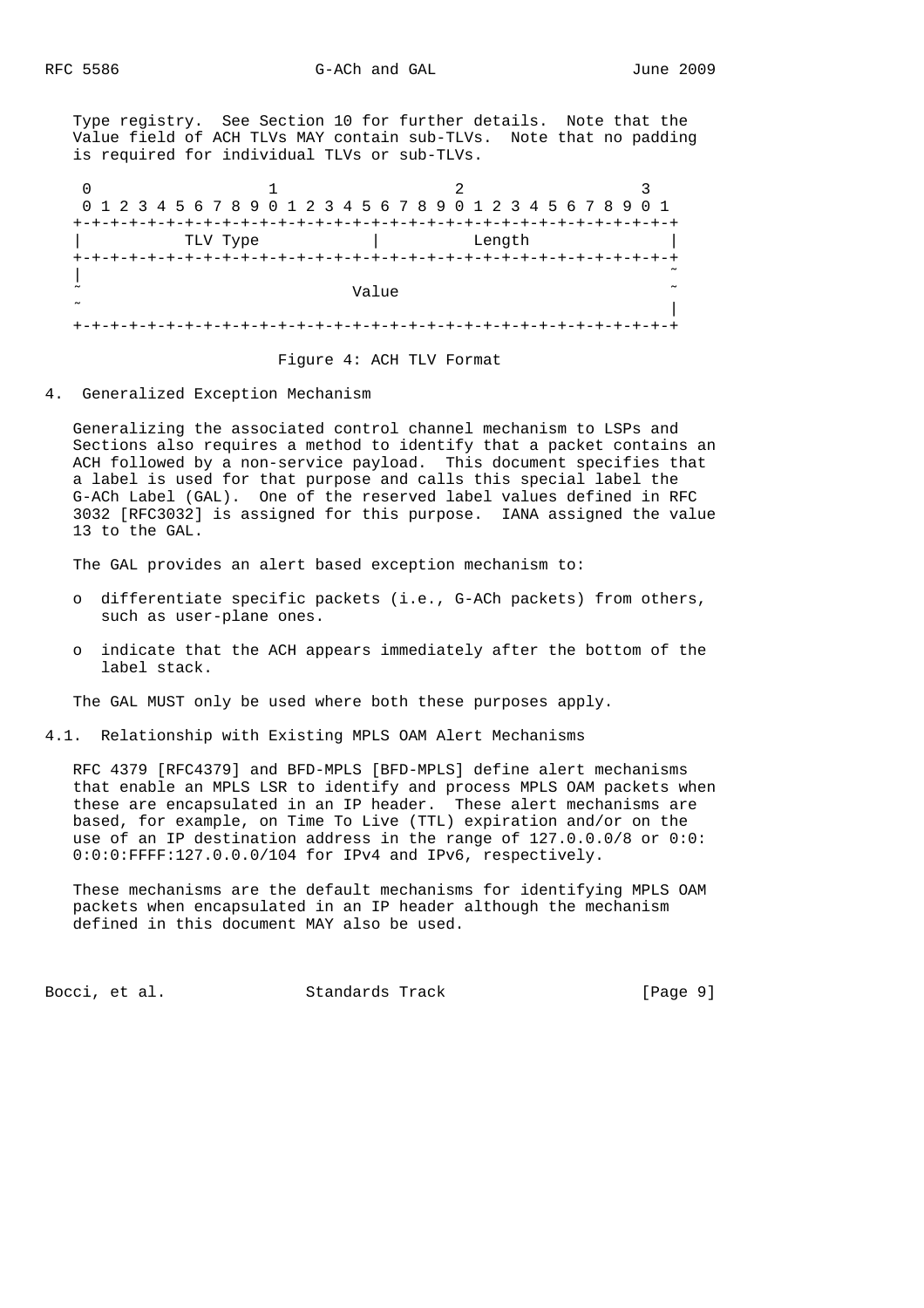#### 4.2. GAL Applicability and Usage

 In MPLS-TP, the GAL MUST be used with packets on a G-ACh on LSPs, Concatenated Segments of LSPs, and with Sections, and MUST NOT be used with PWs. It MUST always be at the bottom of the label stack (i.e., S bit set to 1). However, in other MPLS environments, this document places no restrictions on where the GAL may appear within the label stack or its use with PWs. Where the GAL is at the bottom of the label stack (i.e., S bit set to 1), then it MUST always be followed by an ACH.

 The GAL MUST NOT appear in the label stack when transporting normal user-plane packets. Furthermore, when present, the GAL MUST NOT appear more than once in the label stack.

 A receiving LSR, LER, or PE MUST NOT forward a G-ACh packet to another node based on the GAL label.

## 4.2.1. GAL Processing

 The Traffic Class (TC) field (formerly known as the EXP field) of the Label Stack Entry (LSE) containing the GAL follows the definition and processing rules specified and referenced in [RFC5462].

 The Time-To-Live (TTL) field of the LSE that contains the GAL follows the definition and processing rules specified in [RFC3443].

## 4.2.1.1. MPLS Label Switched Paths and Segments

 The following figure (Figure 5) depicts two LERs (A and D) and two LSRs (B and C) for a given LSP that is established from A to D and switched in B and C.

| $+ - - - +$ | $+ - - - +$ |  |
|-------------|-------------|--|

## Figure 5: Maintenance over an LSP

 In this example, a G-ACh exists on the LSP that extends between LERs A and D, via LSRs B and C. Only A and D may initiate new G-ACh packets. A, B, C, and D may process and respond to G-ACh packets.

 The following figure (Figure 6) depicts the format of an MPLS-TP G-ACh packet when used for an LSP.

Bocci, et al. Standards Track [Page 10]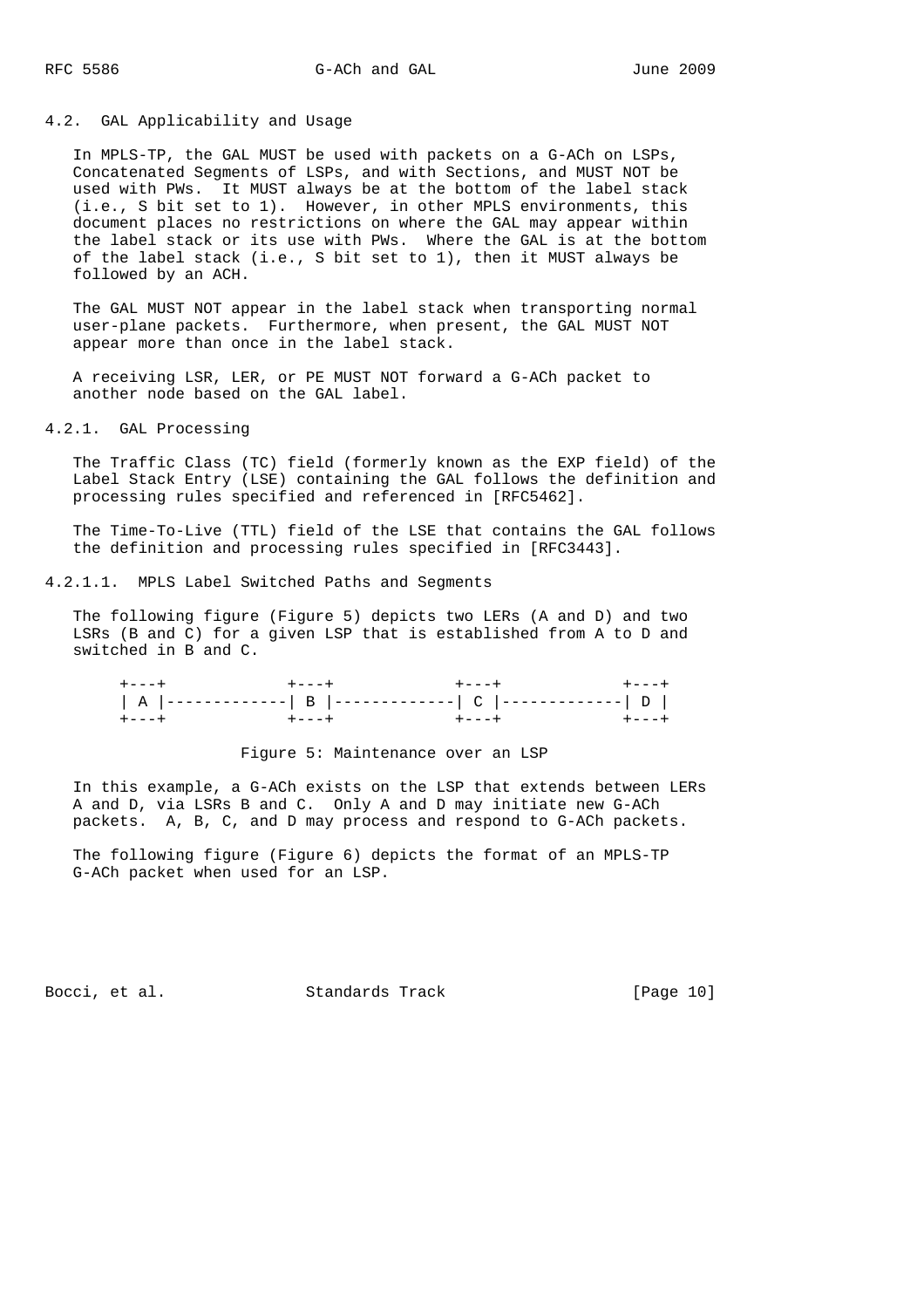0  $1$  2 3 0 1 2 3 4 5 6 7 8 9 0 1 2 3 4 5 6 7 8 9 0 1 2 3 4 5 6 7 8 9 0 1 +-+-+-+-+-+-+-+-+-+-+-+-+-+-+-+-+-+-+-+-+-+-+-+-+-+-+-+-+-+-+-+-+ LSP Label  $|$  TC  $|$ S| TTL | +-+-+-+-+-+-+-+-+-+-+-+-+-+-+-+-+-+-+-+-+-+-+-+-+-+-+-+-+-+-+-+-+  $GAL$  | TC  $|S|$  TTL +-+-+-+-+-+-+-+-+-+-+-+-+-+-+-+-+-+-+-+-+-+-+-+-+-+-+-+-+-+-+-+-+  $ACH$  +-+-+-+-+-+-+-+-+-+-+-+-+-+-+-+-+-+-+-+-+-+-+-+-+-+-+-+-+-+-+-+-+ ACH TLV Header (if present) +-+-+-+-+-+-+-+-+-+-+-+-+-+-+-+-+-+-+-+-+-+-+-+-+-+-+-+-+-+-+-+-+ | ˜ Zero or more ACH TLVs (if present) +-+-+-+-+-+-+-+-+-+-+-+-+-+-+-+-+-+-+-+-+-+-+-+-+-+-+-+-+-+-+-+-+ | ˜ G-ACh Message ˜ | +-+-+-+-+-+-+-+-+-+-+-+-+-+-+-+-+-+-+-+-+-+-+-+-+-+-+-+-+-+-+-+-+

Figure 6: G-ACh Packet Format for an LSP

 Note that it is possible that the LSP may be tunneled in another LSP (e.g., if an MPLS Tunnel exists between B and C), and as such other LSEs may be present in the label stack.

 To send a G-ACh message on the LSP associated control channel, the LER (A) generates a G-ACh message, to which it MAY prepend an ACH TLV Header and appropriate ACH TLVs. It then adds an ACH, onto which it pushes a GAL LSE. Finally, the LSP Label LSE is pushed onto the resulting packet.

- o The TTL field of the GAL LSE MUST be set to at least 1. The exact value of the TTL is application specific. See Section 4.2.1 for definition and processing rules.
- o The S bit of the GAL MUST be set according to its position in the label stack (see Section 4.2).
- o The setting of the TC field of the GAL is application specific. See Section 4.2.1 for definition and processing rules.

 LSRs MUST NOT modify the G-ACh message, the ACH or the GAL towards the targeted destination.

Bocci, et al. Standards Track [Page 11]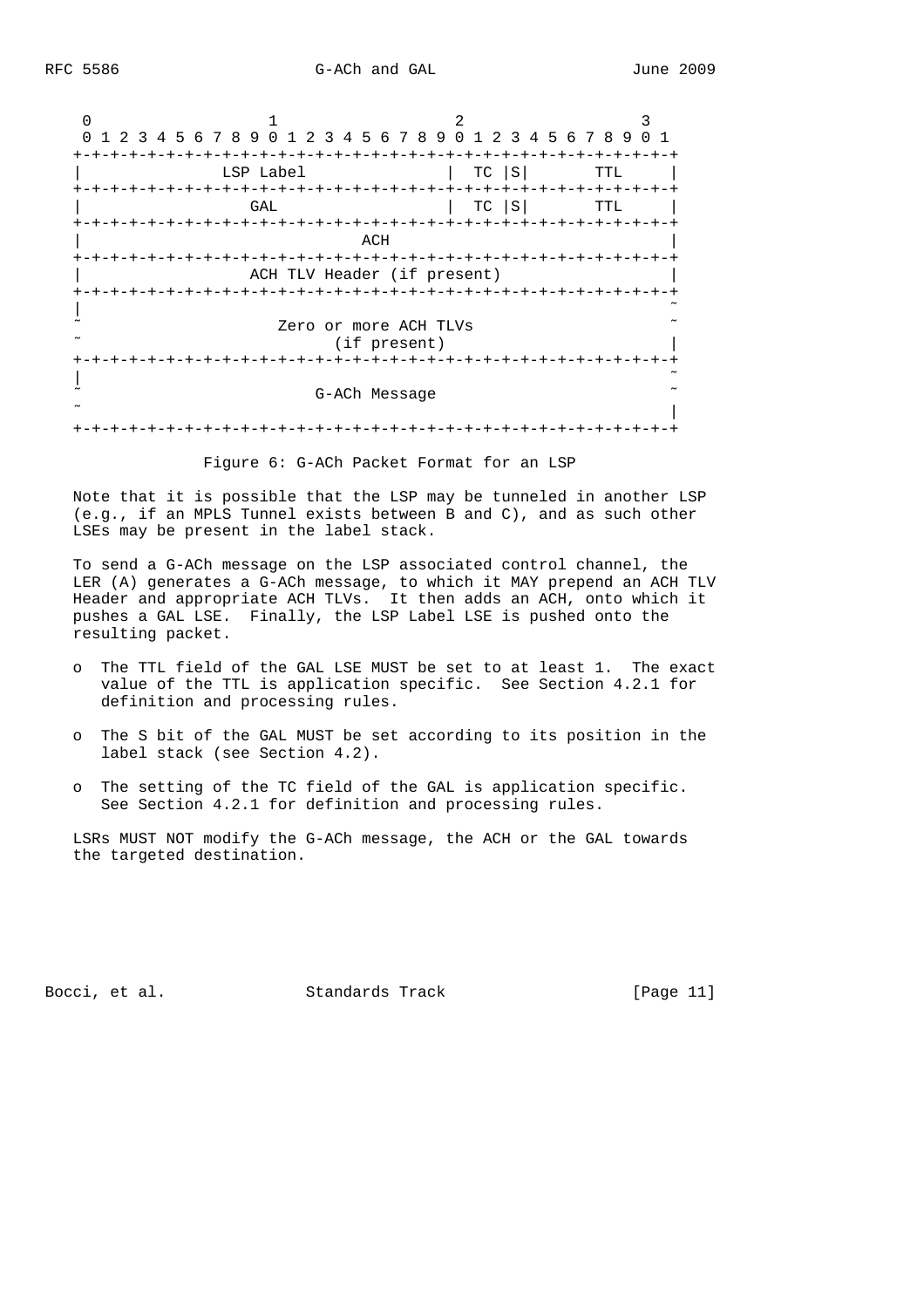Note: This is because once a G-ACh packet has been sent on an LSP, no node has visibility of it unless the LSP label TTL expires or the GAL is exposed when the LSP label is popped. If this is at the targeted destination, for example, indicated by an address in an ACH TLV, then processing can proceed as specified below. If this is not the targeted destination, but the node has agreed to process packets on that ACH channel, then the processing applied to the packet is out of scope of this document.

 Upon reception of the labeled packet, the targeted destination, after having checked both the LSP Label and GAL LSEs fields, SHOULD pass the whole packet to the appropriate processing entity.

## 4.2.1.2. MPLS Section

 The following figure (Figure 7) depicts an example of an MPLS Section.

 $+--++$   $+--++$  | A |-------------| Z | +---+ +---+

Figure 7: Maintenance over an MPLS Section

 With regard to the MPLS Section, a G-ACh exists between A and Z. Only A and Z can insert, extract, or process packets on this G-ACh.

 The following figure (Figure 8) depicts the format of a G-ACh packet when used for an MPLS Section. The GAL MAY provide the exception mechanism for a control channel in its own right without being associated with a specific LSP, thus providing maintenance-related communications across a specific link interconnecting two LSRs. In this case, the GAL is the only label in the stack.

Bocci, et al. Standards Track [Page 12]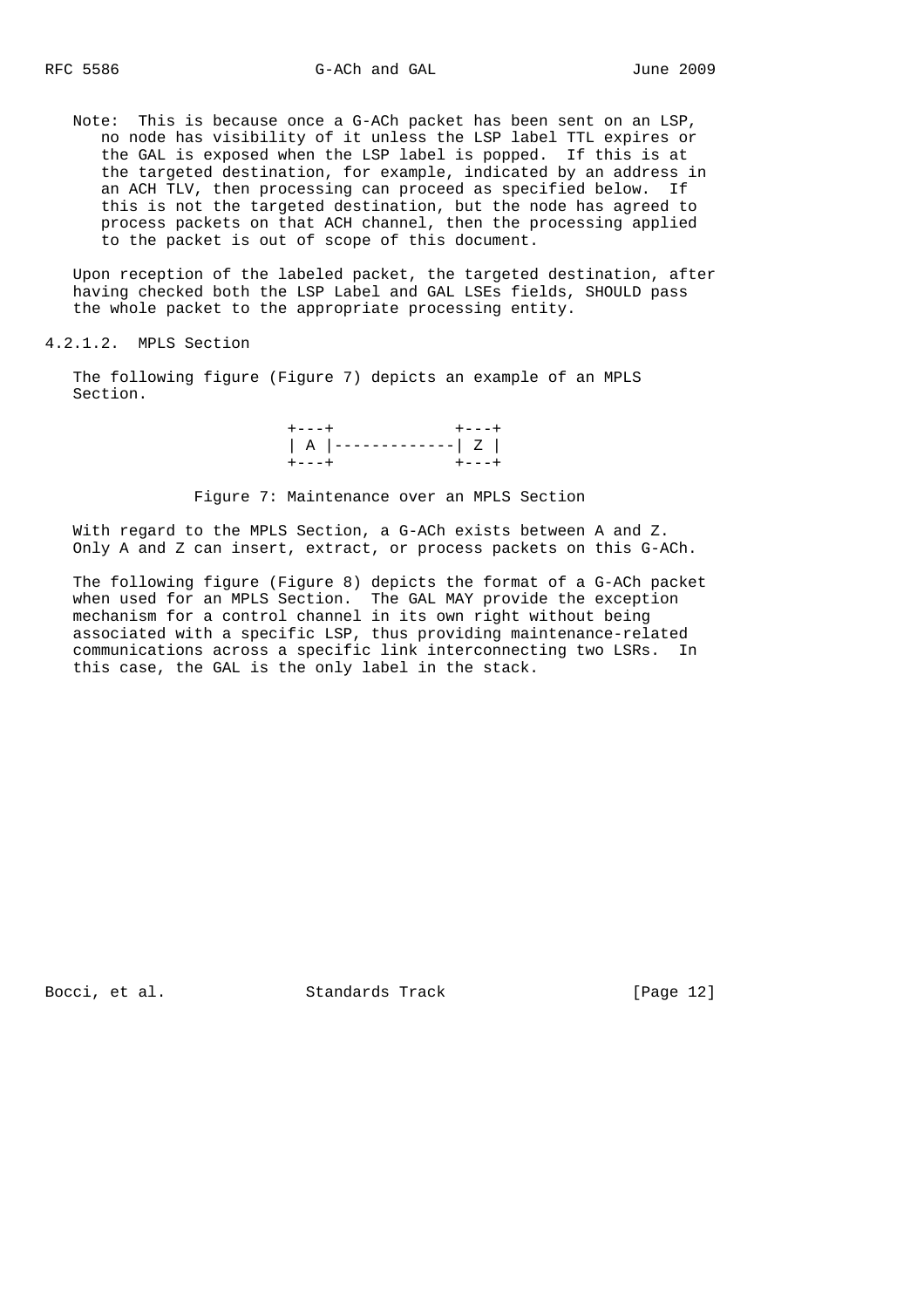0  $1$  2 3 0 1 2 3 4 5 6 7 8 9 0 1 2 3 4 5 6 7 8 9 0 1 2 3 4 5 6 7 8 9 0 1 +-+-+-+-+-+-+-+-+-+-+-+-+-+-+-+-+-+-+-+-+-+-+-+-+-+-+-+-+-+-+-+-+  $GAL$   $|TC |S|$   $TTL$   $|$  +-+-+-+-+-+-+-+-+-+-+-+-+-+-+-+-+-+-+-+-+-+-+-+-+-+-+-+-+-+-+-+-+ | ACH | ACH | ACH | ACH | ACH | ACH | ACH | ACH | ACH | ACH | ACH | ACH | ACH | ACH | ACH | ACH | ACH | ACH | A +-+-+-+-+-+-+-+-+-+-+-+-+-+-+-+-+-+-+-+-+-+-+-+-+-+-+-+-+-+-+-+-+ ACH TLV Header (if present) +-+-+-+-+-+-+-+-+-+-+-+-+-+-+-+-+-+-+-+-+-+-+-+-+-+-+-+-+-+-+-+-+ | ˜ Zero or more ACH TLVs (if present) +-+-+-+-+-+-+-+-+-+-+-+-+-+-+-+-+-+-+-+-+-+-+-+-+-+-+-+-+-+-+-+-+ | ˜ ˜ G-ACh message ˜ ˜ | +-+-+-+-+-+-+-+-+-+-+-+-+-+-+-+-+-+-+-+-+-+-+-+-+-+-+-+-+-+-+-+-+

Figure 8: G-ACh Packet Format for an MPLS Section

 To send a G-ACh message on a control channel associated to the Section, the head-end LSR (A) of the Section generates a G-ACh message, to which it MAY prepend an ACH TLV Header and appropriate ACH TLVs. Next, the LSR adds an ACH. Finally, it pushes a GAL LSE.

- o The TTL field of the GAL MUST be set to at least 1. The exact value of the TTL is application specific. See Section 4.2.1 for definition and processing rules.
- o The S bit of the GAL MUST be set according to its position in the label stack. (see Section 4.2).
- o The setting of the TC field of the GAL is application specific. See Section 4.2.1 for definition and processing rules.

 Intermediate nodes of the MPLS Section MUST NOT modify the G-ACh message, the ACH and the GAL towards the tail-end LSR (Z). Upon reception of the G-ACh packet, the tail-end LSR (Z), after having checked the GAL LSE fields, SHOULD pass the whole packet to the appropriate processing entity.

4.3. Relationship with RFC 3429

 RFC 3429 [RFC3429] describes the assignment of one of the reserved label values, defined in RFC 3032 [RFC3032], to the "OAM Alert Label" that is used by user-plane MPLS OAM functions for the identification of MPLS OAM packets. The value of 14 is used for that purpose.

Bocci, et al. Standards Track [Page 13]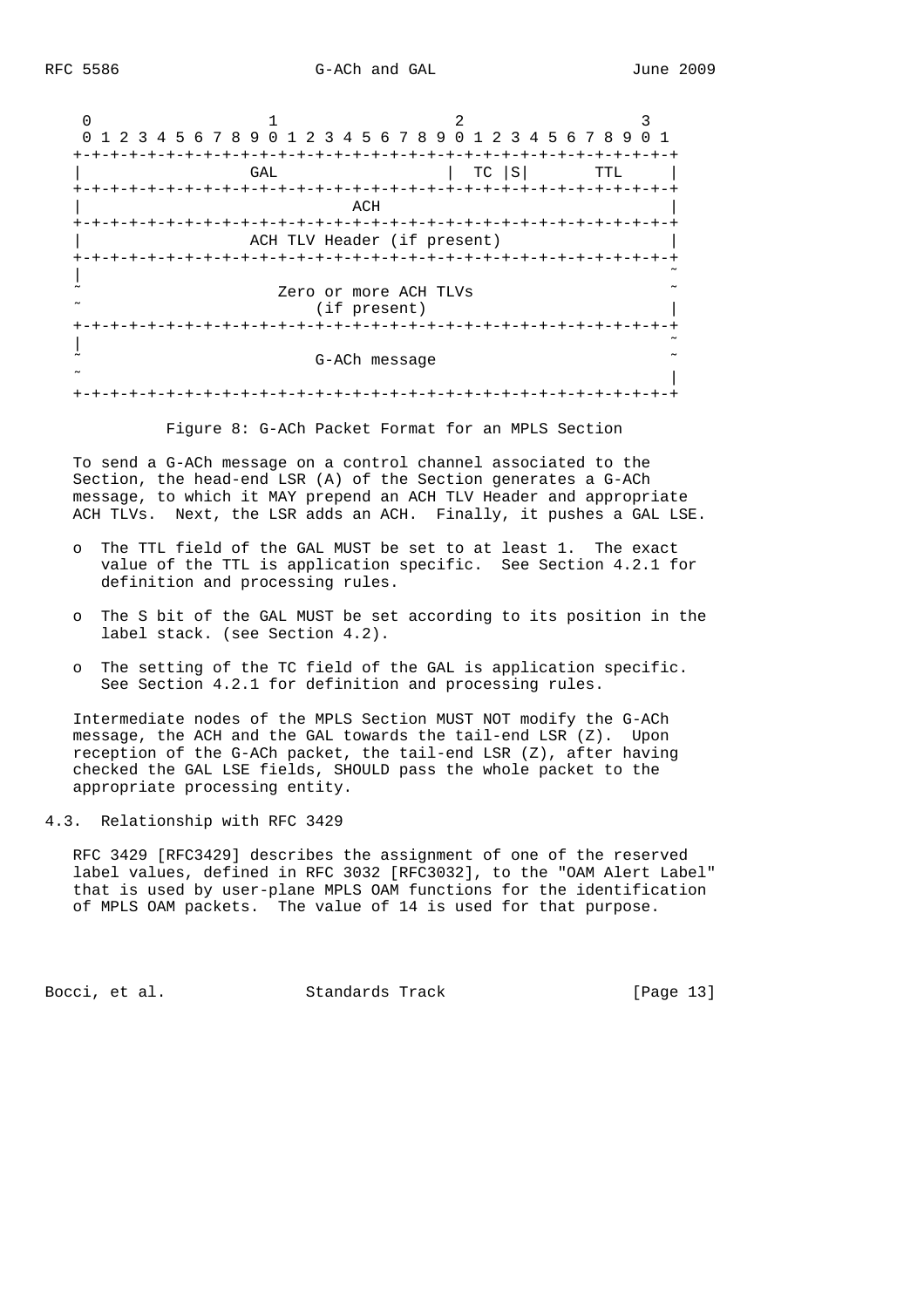Both this document and RFC 3429 [RFC3429] therefore describe the assignment of reserved label values for similar purposes. The rationale for the assignment of a new reserved label can be summarized as follows:

- o Unlike the mechanisms described and referenced in RFC 3429 [RFC3429], G-ACh messages will not reside immediately after the GAL but instead behind the ACH, which itself resides after the bottom of the label stack.
- o The set of maintenance functions potentially operated in the context of the G-ACh is wider than the set of OAM functions referenced in RFC 3429 [RFC3429].
- o It has been reported that there are existing implementations and running deployments using the "OAM Alert Label" as described in RFC 3429 [RFC3429]. It is therefore not possible to modify the "OAM Alert Label" allocation, purpose, or usage. Nevertheless, it is RECOMMENDED that no further OAM extensions based on "OAM Alert Label" (Label 14) usage be specified or developed.
- 5. Compatibility

 Procedures for handling a packet received with an invalid incoming label are specified in RFC 3031 [RFC3031].

 An LER, LSR, or PE MUST discard received associated channel packets on which all of the MPLS or PW labels have been popped if any one of the following conditions is true:

- o It is not capable of processing packets on the Channel Type indicated by the ACH of the received packet.
- o It has not, through means outside the scope of this document, indicated to the sending LSR, LER, or PE that it will process associated channel packets on the Channel Type indicated by the ACH of the received packet.
- o The packet is received on an Experimental Channel Type that is locally disabled.
- o If the ACH was indicated by the presence of a GAL, and the first nibble of the ACH of the received packet is not 0001b.
- o The ACH version is not recognized.

Bocci, et al. Standards Track [Page 14]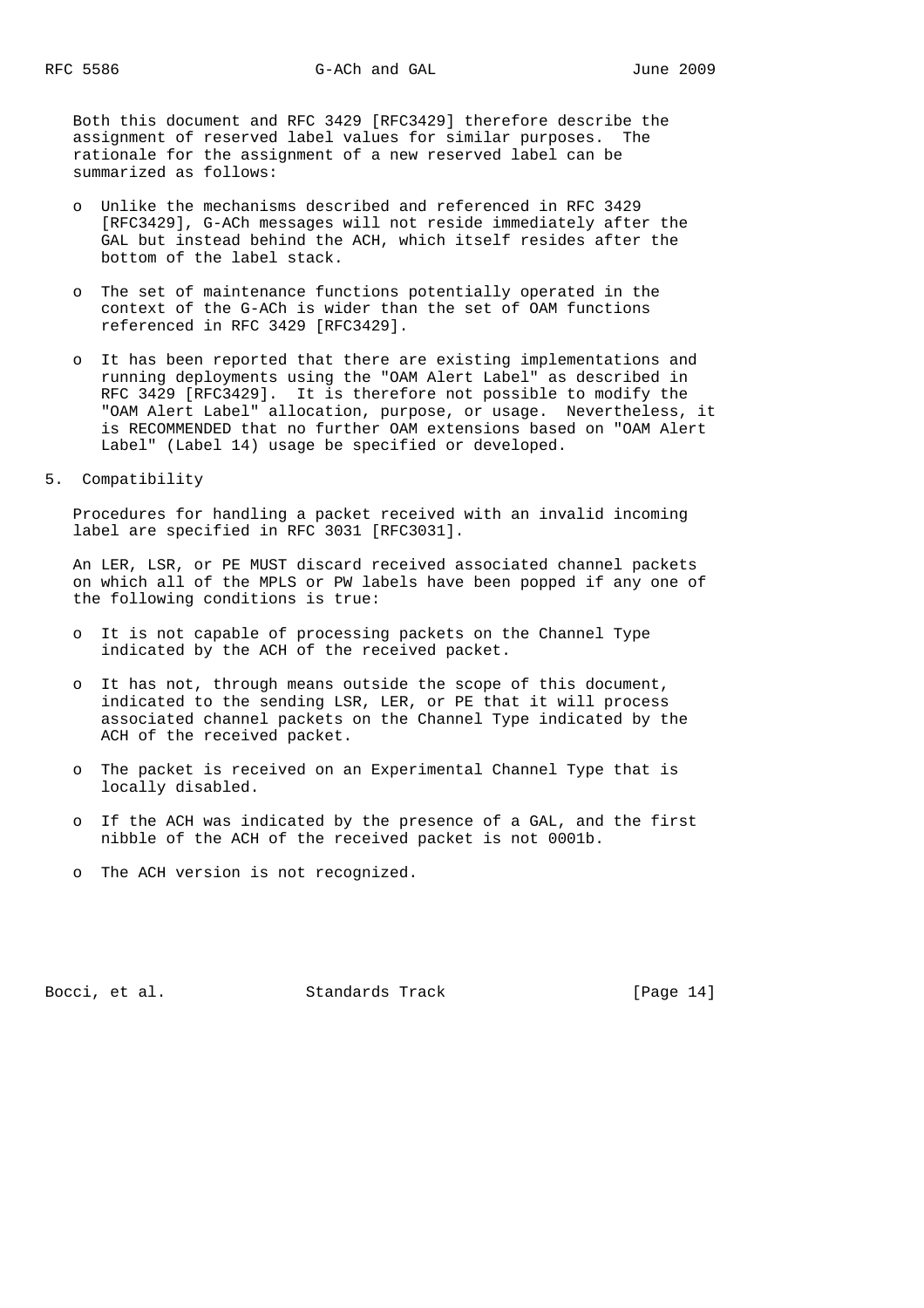In addition, the LER, LSR, or PE MAY increment an error counter and MAY also issue a system and/or Simple Network Management Protocol (SNMP) notification.

6. Congestion Considerations

The congestion considerations detailed in RFC 5085 [RFC5085] apply.

7. Major Contributing Authors

 The editors would like to thank George Swallow, David Ward, and Rahul Aggarwal who made a major contribution to the development of this document.

 George Swallow Cisco Systems Email: swallow@cisco.com

 David Ward Cisco Systems Email: dward@cisco.com

 Rahul Aggarwal Juniper Networks Email: rahul@juniper.net

8. Acknowledgments

 The editors gratefully acknowledge the contributions of Sami Boutros, Italo Busi, Marc Lasserre, Lieven Levrau, and Siva Sivabalan.

 The authors would also like to thank Malcolm Betts, ITU-T Study Group 15, and all members of the teams (the Joint Working Team, the MPLS Interoperability Design Team in IETF and the MPLS-TP Ad Hoc Team in ITU-T) involved in the definition and specification of the MPLS Transport Profile.

9. Security Considerations

 The security considerations for the associated control channel are described in RFC 4385 [RFC4385]. Further security considerations MUST be described in the relevant associated channel type specification.

 RFC 5085 [RFC5085] provides data plane related security considerations. These also apply to a G-ACh, whether the alert mechanism uses a GAL or only an ACH.

Bocci, et al. Standards Track [Page 15]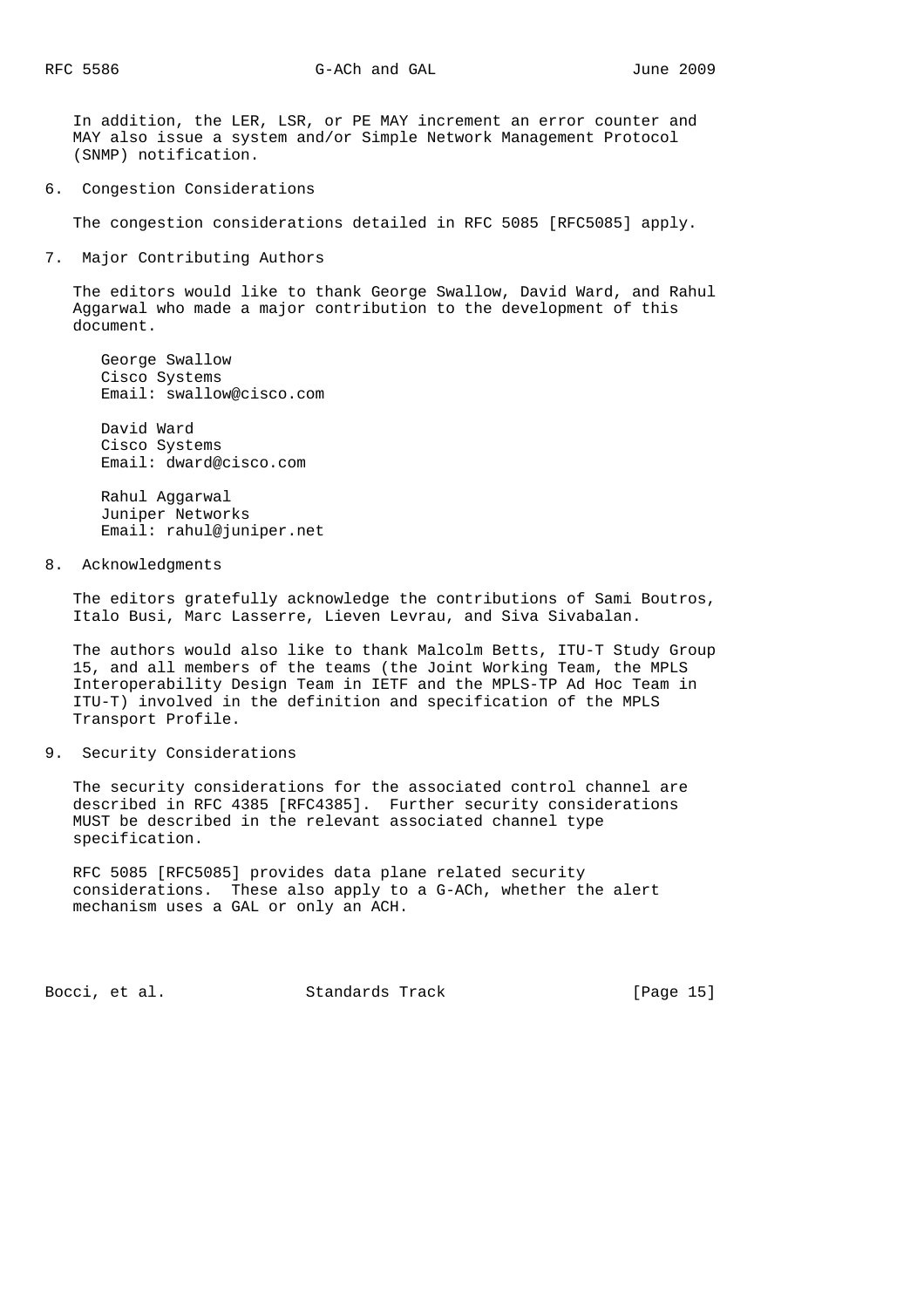## 10. IANA Considerations

 IANA allocated label value 13 to the GAL from the pool of reserved labels in the "Multiprotocol Label Switching Architecture (MPLS) Label Values" registry.

 Channel Types for the Associated Channel Header are allocated from the IANA "PW Associated Channel Type" registry [RFC4446]. The PW Associated Channel Type registry is currently allocated based on the IETF consensus process (termed "IETF Review" in [RFC5226]). This allocation process was chosen based on the consensus reached in the PWE3 working group that pseudowire associated channel mechanisms should be reviewed by the IETF and only those that are consistent with the PWE3 architecture and requirements should be allocated a code point.

 However, a requirement has emerged (see [OAM-REQ]) to allow for optimizations or extensions to OAM and other control protocols running in an associated channel to be experimented without resorting to the IETF standards process, by supporting experimental code points. This would prevent code points used for such functions from being used from the range allocated through the IETF standards and thus protects an installed base of equipment from potential inadvertent overloading of code points. In order to support this requirement, IANA has changed the code point allocation scheme for the PW Associated Channel Type be changed as follows:

0 - 32751 : IETF Review

32760 - 32767 : Experimental

 Code points in the experimental range MUST be used according to the guidelines of RFC 3692 [RFC3692]. Functions using experimental G-ACh code points MUST be disabled by default. The Channel Type value used for a given experimental OAM function MUST be configurable, and care MUST be taken to ensure that different OAM functions that are not inter-operable are configured to use different Channel Type values.

 The PW Associated Channel Type registry has been updated to include a column indicating whether the ACH is followed by a ACH TLV header (Yes/No). There are two ACH Channel Type code-points currently assigned and in both cases no ACH TLV header is used. Thus, the new format of the PW Channel Type registry is:

Bocci, et al. Standards Track [Page 16]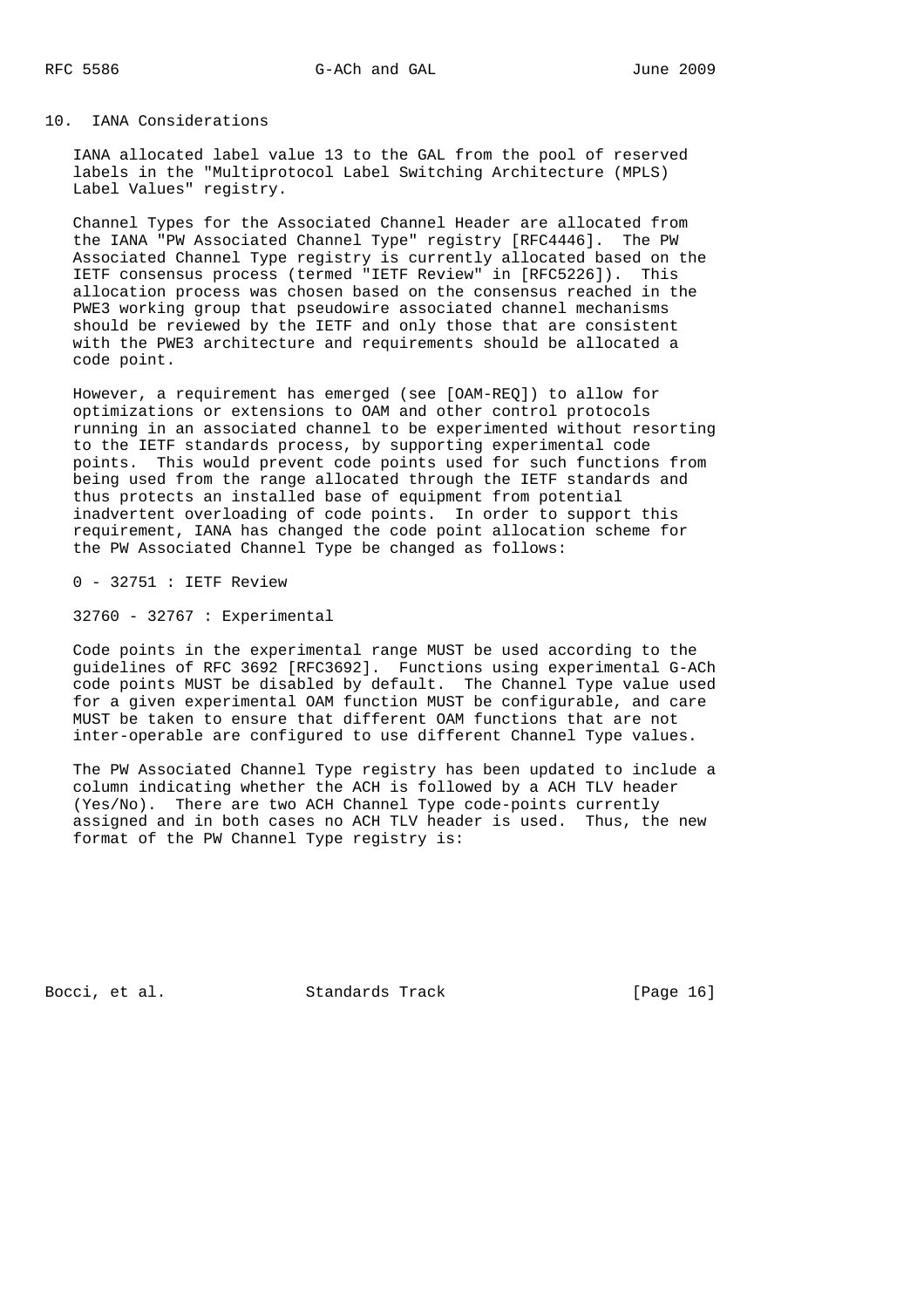Registry: Value Description TLV Follows Reference ----- ---------------------------- ----------- --------- 0x21 ACH carries an IPv4 packet No [RFC4385] 0x57 ACH carries an IPv6 packet No [RFC4385]

Figure 9: PW Channel Type Registry

 IANA created a new registry called the Associated Channel Header TLV Registry. The allocation policy for this registry is IETF review. This registry MUST record the following information. There are no initial entries.

Name Type Length Description and Reference (octets)

Figure 10: ACH TLV Registry

## 11. References

- 11.1. Normative References
	- [RFC2119] Bradner, S., "Key words for use in RFCs to Indicate Requirement Levels", BCP 14, RFC 2119, March 1997.
	- [RFC3031] Rosen, E., Viswanathan, A., and R. Callon, "Multiprotocol Label Switching Architecture", RFC 3031, January 2001.
	- [RFC3032] Rosen, E., Tappan, D., Fedorkow, G., Rekhter, Y., Farinacci, D., Li, T., and A. Conta, "MPLS Label Stack Encoding", RFC 3032, January 2001.
	- [RFC3443] Agarwal, P. and B. Akyol, "Time To Live (TTL) Processing in Multi-Protocol Label Switching (MPLS) Networks", RFC 3443, January 2003.
	- [RFC3692] Narten, T., "Assigning Experimental and Testing Numbers Considered Useful", BCP 82, RFC 3692, January 2004.
	- [RFC4385] Bryant, S., Swallow, G., Martini, L., and D. McPherson, "Pseudowire Emulation Edge-to-Edge (PWE3) Control Word for Use over an MPLS PSN", RFC 4385, February 2006.
	- [RFC4446] Martini, L., "IANA Allocations for Pseudowire Edge to Edge Emulation (PWE3)", BCP 116, RFC 4446, April 2006.

Bocci, et al. Standards Track [Page 17]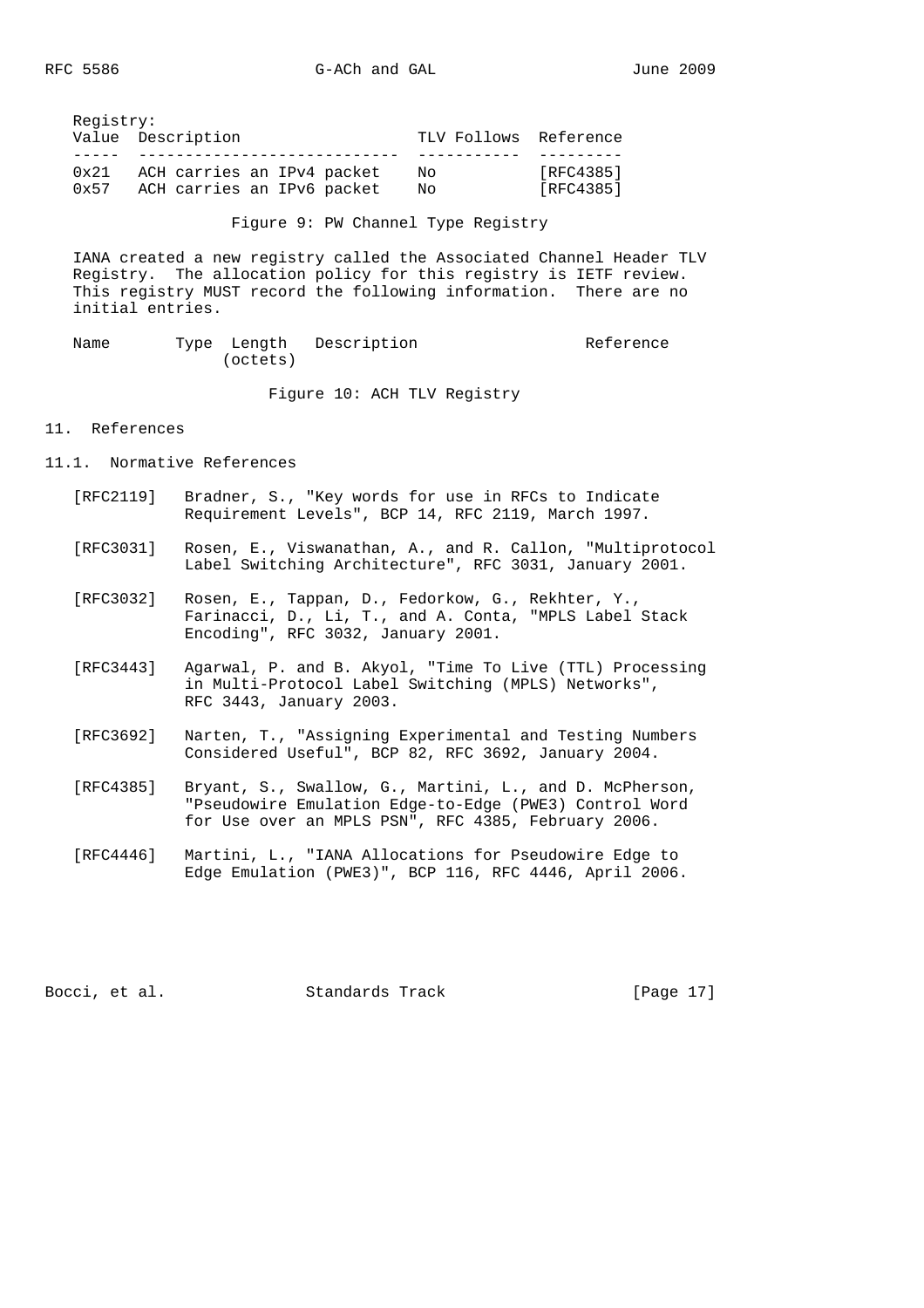- [RFC5085] Nadeau, T. and C. Pignataro, "Pseudowire Virtual Circuit Connectivity Verification (VCCV): A Control Channel for Pseudowires", RFC 5085, December 2007.
- [RFC5226] Narten, T. and H. Alvestrand, "Guidelines for Writing an IANA Considerations Section in RFCs", BCP 26, RFC 5226, May 2008.
- [RFC5462] Andersson, L. and R. Asati, "Multiprotocol Label Switching (MPLS) Label Stack Entry: "EXP" Field Renamed to "Traffic Class" Field", RFC 5462, February 2009.
- 11.2. Informative References
	- [BFD-MPLS] Aggarwal, R., Kompella, K., Nadeau, T., and G. Swallow, "BFD For MPLS LSPs", Work in Progress, June 2008.
	- [BFD-VCCV] Nadeau, T. and C. Pignataro, "Bidirectional Forwarding Detection (BFD) for the Pseudowire Virtual Circuit Connectivity Verification (VCCV)", Work in Progress, May 2009.
	- [G805] International Telecommunication Union, "Generic Functional Architecture of Transport Networks", ITU- T G.805, March 2000.
	- [MPLS-TP] Bocci, M., Bryant, S., and L. Levrau, "A Framework for MPLS in Transport Networks", Work in Progress, November 2008.
	- [OAM-REQ] Vigoureux, M., Ed., Ward, D., Ed., and M. Betts, Ed., "Requirements for OAM in MPLS Transport Networks", Work in Progress, March 2009.
	- [RFC3429] Ohta, H., "Assignment of the 'OAM Alert Label' for Multiprotocol Label Switching Architecture (MPLS) Operation and Maintenance (OAM) Functions", RFC 3429, November 2002.
	- [RFC4379] Kompella, K. and G. Swallow, "Detecting Multi-Protocol Label Switched (MPLS) Data Plane Failures", RFC 4379, February 2006.
	- [TP-REQ] Niven-Jenkins, B., Ed., Brungard, D., Ed., Betts, M., Ed., Sprecher, N., and S. Ueno, "MPLS-TP Requirements", Work in Progress, May 2009.

Bocci, et al. Standards Track [Page 18]